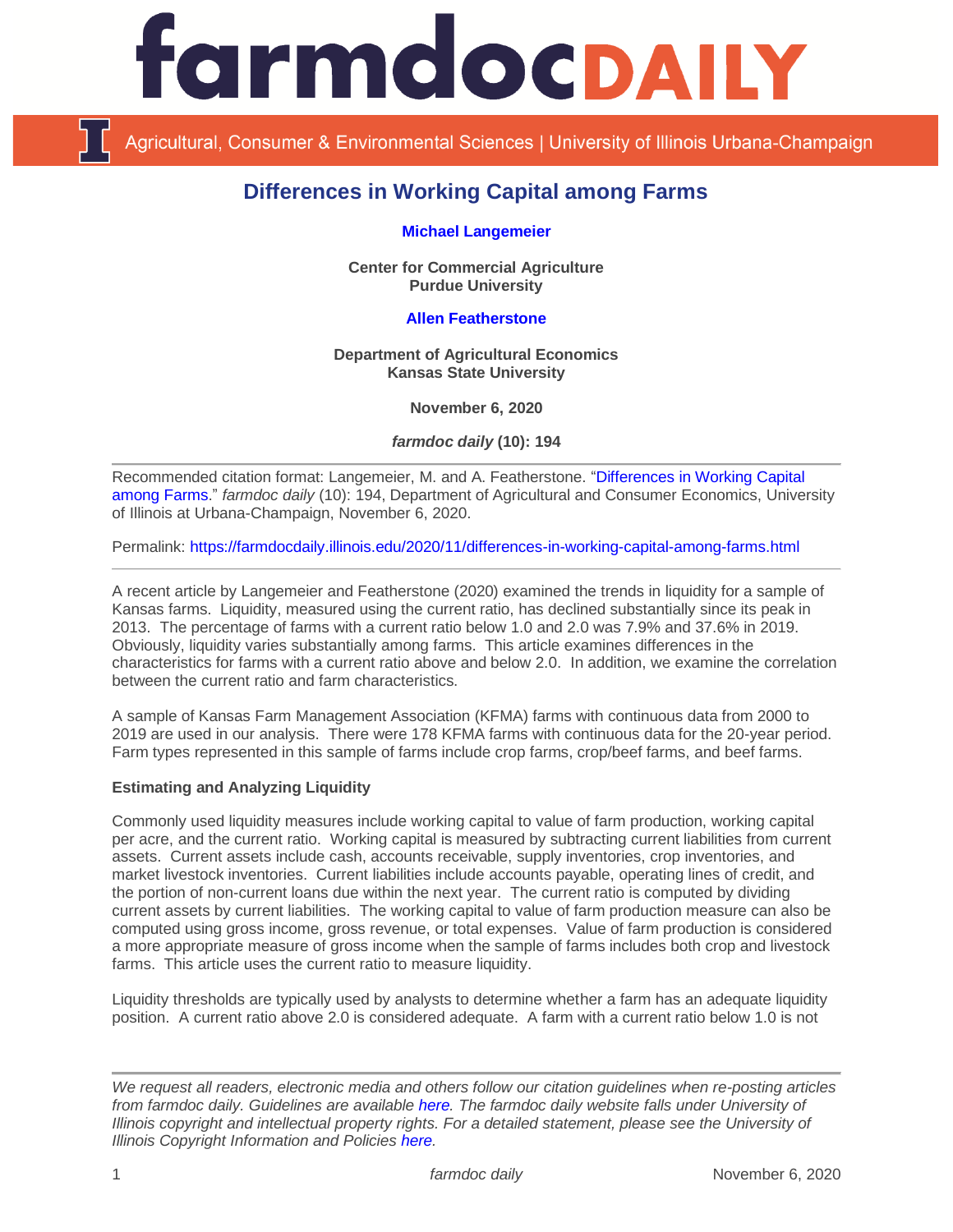able to cover their current liabilities by selling all of their current assets, and therefore may have trouble repaying loans. In this study, we use 1.0 and 2.0 as current ratio thresholds.

# **Trends in Liquidity Measures**

Trends in the average current ratio for the sample of KFMA farms are depicted in Figure 1. The average current ratio during the 20-year period was 2.83. The current ratio was above the average ratio from 2009 to 2015. The current ratio peaked in 2013 at 4.04, and dropped to 2.60 in 2019. Though relatively lower in 2019 compared to its peak value, the current ratio in 2019 was still higher than the averages experienced prior to 2008.



The two thresholds examined for the current ratio were 1.0 and 2.0. The trends in these two thresholds are illustrated in Figure 2. On average, over the 20-year period, the percentages of farms with a current ratio below 1.0 and 2.0 were 12.6% and 34.8%, respectively. Farms with a current ratio below 1.0 are in a difficult situation. To repay debt, these farms would need to increase value of farm production, reduce expenses, refinance intermediate or long-term debt, sell intermediate or long-term assets, or infuse capital from off-the-farm to ensure that the current debt obligations are repaid. The percentage of farms with ratios below 1.0 and 2.0 were above average from 2000 to 2007 and below average from 2008 to 2016. The percentage of farms with a ratio below 1.0 increased dramatically in 2017 and 2018, but declined in 2019. The percentage of farms with a ratio below 2.0 was above the 20-year average in 2017, 2018, and 2019.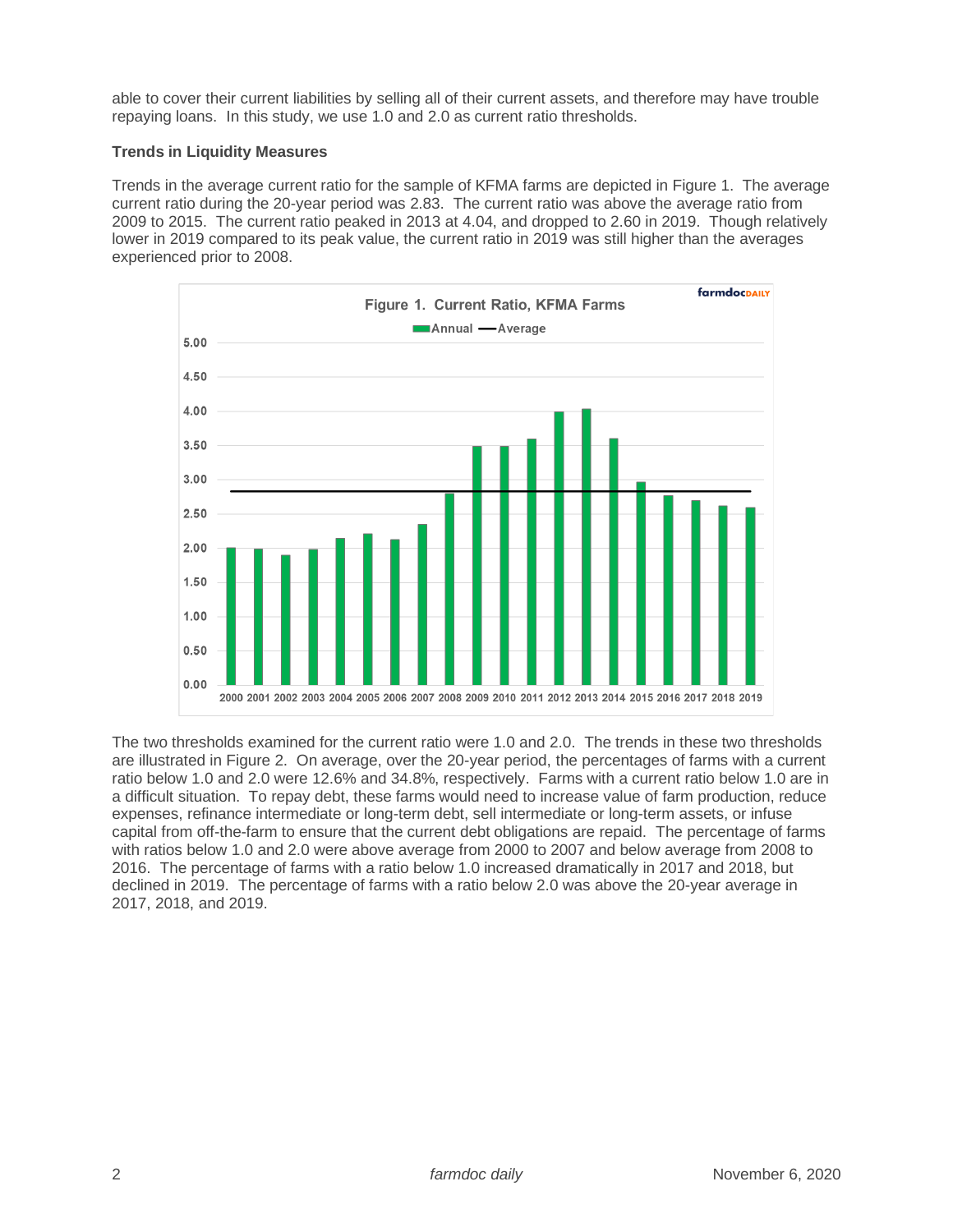

# **Characteristics of Farms with Low and High Current Ratios**

Table 1 illustrates farm characteristics for farms with an average current ratio above and below 2.0 during the sample period. The first two columns of Table 1 contain the averages for the two current ratio categories. The third column (p-value) indicates whether the averages between the two groups of farms are significantly different from zero. A p-value below 0.05 would indicate that the values are significantly different at the 5 percent level.

As expected, all of the working capital variables were significantly different between the two groups of farms. The current ratio for the group with an average current ratio above 2.0 was 4.77. In contrast, the average current ratio for the group of farms with an average current ratio below 2.0 was only 1.32. The average working capital to value of farm production was 0.189 for the low average current ratio group and 0.762 for the high average current ratio group.

The debt to asset ratio for the low average current ratio group was significantly higher. So, in addition to having more liquidity, the high average current ratio group has lower leverage. Farm size, measured using value of farm production and average total assets, was not significantly different between the two groups of farms. The high current ratio group tended to devote more of their labor to crop production, indicating that farms with more livestock were more liquidity constrained during the sample period.

The asset turnover ratio was higher for the low average current ratio group. This result was likely due to the lower land ownership percentage for this group. Unlike the asset turnover ratio, the profit margin and the return on investment were not significantly different between the two groups of farms.

To more fully explore the relationship between the current ratio and farm characteristics, the correlation coefficients between the inverted current ratio and farm characteristics are presented in Table 2. The inverted current ratio is used rather than the current ratio due to the fact that it is not possible to compute the current ratio for farms with no current liabilities. By flipping the sign in Table 2, we can analyze the relationship between the current ratio and farm characteristics. The first column in Table 2 represents the correlation coefficient between the current ratio and the farm characteristic in question. The second column indicates whether the correlation coefficient is significantly different from zero (i.e., less than 0.05).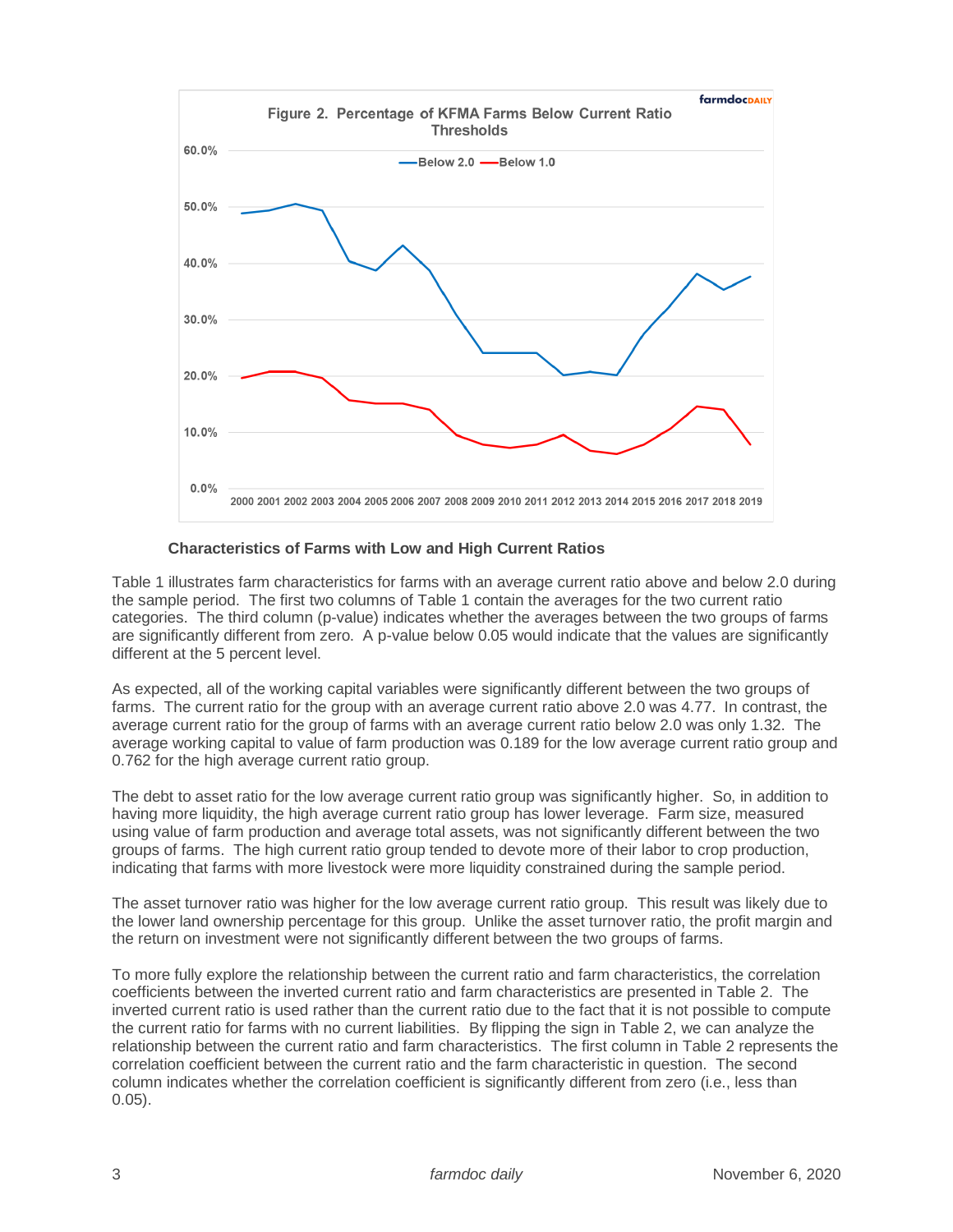| Table 1. Characteristics of KFMA Farms by Current Ratio Category, 2000-2019 |                     |              |         |  |
|-----------------------------------------------------------------------------|---------------------|--------------|---------|--|
| Item                                                                        | <b>Below</b><br>2.0 | Above<br>2.0 | p-value |  |
| Number of Farms                                                             | 55                  | 123          |         |  |
| Net Farm Income                                                             | 64,154              | 102,469      | 0.001   |  |
| Value of Farm Production                                                    | 432,028             | 440,848      | 0.873   |  |
| <b>Average Total Assets</b>                                                 | 1,539,923           | 1,843,420    | 0.174   |  |
| Crop Labor Percentage                                                       | 75.3%               | 82.2%        | 0.032   |  |
| <b>Current Ratio</b>                                                        | 1.32                | 4.77         | < 0.001 |  |
| <b>Working Capital</b>                                                      | 81,685              | 336,043      | < 0.001 |  |
| Working Capital to Value of Farm Production                                 | 0.189               | 0.762        | < 0.001 |  |
| Working Capital per Acre                                                    | 39                  | 153          | < 0.001 |  |
| Debt to Asset Ratio                                                         | 0.366               | 0.139        | < 0.001 |  |
| <b>Operating Profit Margin Ratio</b>                                        | 0.079               | 0.132        | 0.240   |  |
| Asset Turnover Ratio                                                        | 0.281               | 0.239        | 0.015   |  |
| Return on Investment                                                        | 0.022               | 0.032        | 0.403   |  |
| Labor Efficiency                                                            | 0.168               | 0.159        | 0.999   |  |
| Machinery and Building Investment per Acre                                  | 208                 | 223          | 0.184   |  |
| Percentage of Acres Owned                                                   | 26.3%               | 34.5%        | 0.014   |  |
| Increase in Acres Operated<br>farmdocpaily                                  | 345                 | 414          | 0.766   |  |

| Table 2. Correlation Coefficients between Inverted Current Ratio and Farm<br><b>Characteristics using 2000-2019 KFMA Data</b> |          |         |  |  |
|-------------------------------------------------------------------------------------------------------------------------------|----------|---------|--|--|
| Item                                                                                                                          | r        | p-value |  |  |
| Value of Farm Production                                                                                                      | $-0.005$ | 0.943   |  |  |
| Average Total Assets                                                                                                          | $-0.127$ | 0.092   |  |  |
| Crop Labor Percentage                                                                                                         | $-0.102$ | 0.174   |  |  |
| Debt to Asset Ratio                                                                                                           | 0.809    | < 0.001 |  |  |
| <b>Operating Profit Margin Ratio</b>                                                                                          | $-0.144$ | 0.055   |  |  |
| Asset Turnover Ratio                                                                                                          | 0.277    | < 0.001 |  |  |
| Return on Investment                                                                                                          | $-0.121$ | 0.108   |  |  |
| Labor Efficiency                                                                                                              | 0.017    | 0.818   |  |  |
| Machinery and Building Investment per Acre                                                                                    | $-0.111$ | 0.141   |  |  |
| Percentage of Acres Owned                                                                                                     | $-0.203$ | 0.007   |  |  |
| Increase in Acres Operated                                                                                                    | $-0.019$ | 0.798   |  |  |
| farmdocDAILY                                                                                                                  |          |         |  |  |